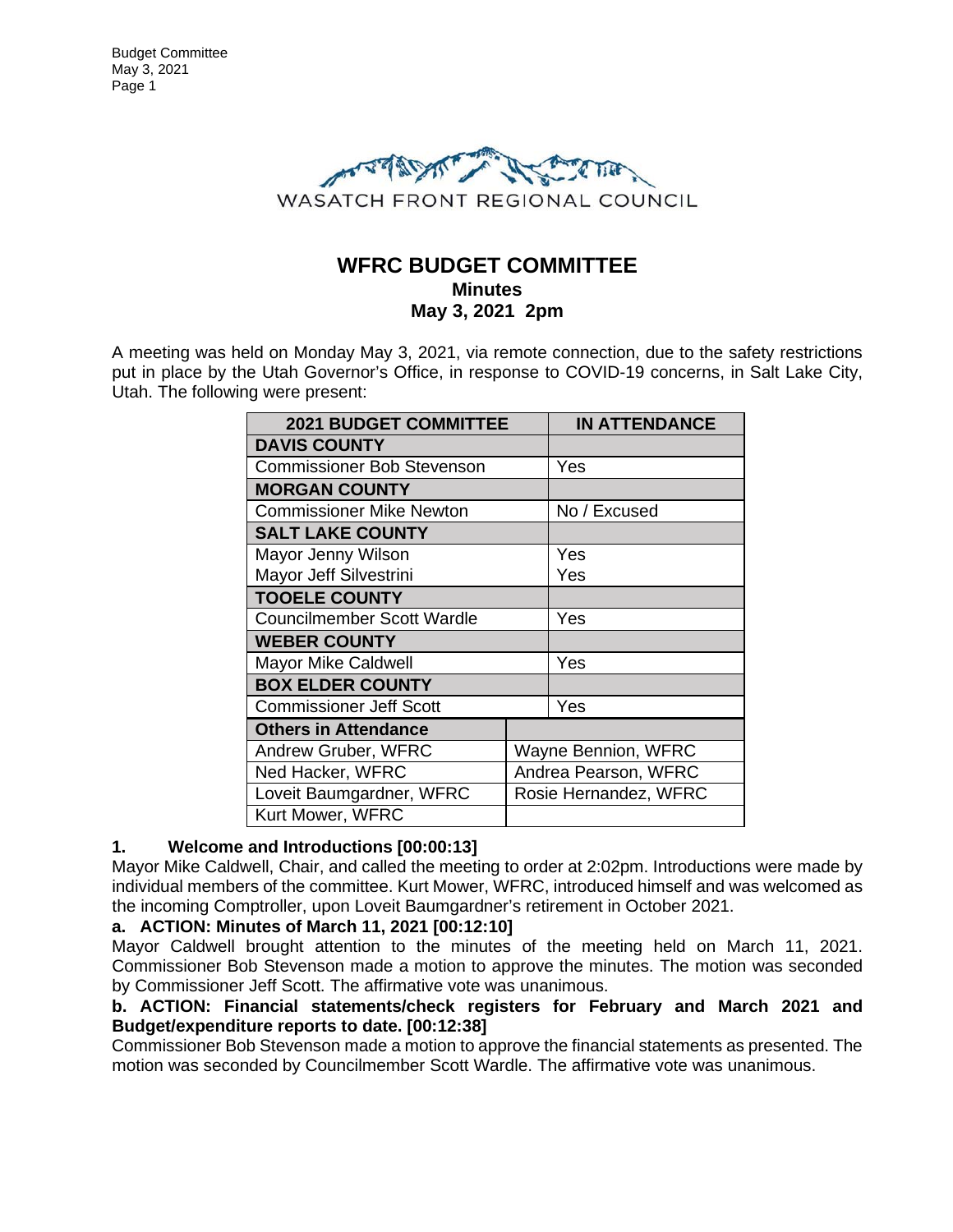**2. ACTION: Recommend approval of WFRC's FY22 Budget, Unified Planning Work Program (UPWP), and Goals [00:13:24]** Andrew Gruber, WFRC, reiterated that this information was presented to this body and the WFRC Council in March 2021, and was recommended to be made available for review by the public and by the County Councils of Governments (COGs). There have been no comments received from members of the COGs, nor the public, on any of the items. The goals, budget and UPWP presented for approval are the same as the draft previously provided and reviewed in March. Mr. Gruber emphasized that if anyone has any questions, they are welcome to reach out to WFRC staff. **[00:20:12]** Commissioner Bob Stevenson made a motion to recommend that the Council approve the draft Goals, budget and UPWP for fiscal year 2022. Commissioner Jeff Scott seconded the motion and the vote was unanimous in the affirmative.

**3. ACTION: Approve Resolution to change signature on the PTIF account [00:21:01]**

Loveit Baumgardner, WFRC, noted that Wasatch Front Regional Council uses two Public Treasurer Investment Fund (PTIF) accounts for short-term investing of funds not immediately needed for operations (Special Projects Fund) and capital acquisition (Building Fund). The authorized individuals on those PTIF accounts are the WFRC Chair, the Budget Committee Chair, and the Executive Director who are responsible for authorizing new users or making other administrative changes to the accounts (e.g. address changes). Designating these authorized individuals requires the adoption of a resolution by the WFRC Budget Committee. Authorization of individuals by resolution needs to be done each time there is a change in the WFRC Chair, Budget Committee Chair or Executive Director. **[00:23:00]** Mayor Jenny Wilson made a motion to adopt and authorize its Chair to certify a resolution naming Jeff Silvestrini, Mike Caldwell and Andrew Gruber as authorized individuals on our PTIP accounts. Commissioner Jeff Scott seconded the motion and the vote was unanimous in the affirmative.

**4. Fraud Risk Assessment FY21 [00:23:39]** Kurt Mower, WFRC, reminded the Budget Committee that the Wasatch Front Regional Council, along with all other Utah local governments, is required by the Utah State Auditor to conduct a Fraud Risk Assessment and present it to their governing leadership by the end of each fiscal year. This assessment is a self-scored questionnaire designed to evaluate existing policies, procedures, and personnel to determine a risk level to the entity for potential fraud. In 2021, as in 2020, the Fraud Risk Assessment presented to the Council gave WFRC a score of 355 which put the agency in a "low risk" category.

# **5. Executive Director's Report [00:30:35]**

Ned Hacker, WFRC, mentioned the two Requests For Qualifications that have been submitted: one for an Internal Auditor and one for completing a Performance and Compensation Survey. Andrew Gruber, WFRC, discussed each request in more detail.

# **6. Other Business [00:33:33]**

The next meeting of the Budget Committee is tentatively set for August 12, 2021. Commissioner Jeff Silvestrini made a motion to adjourn the WFRC Budget Committee meeting. The motion was seconded by Mayor Mike Caldwell, and the affirmative vote was unanimous. The meeting adjourned at 2:36pm.